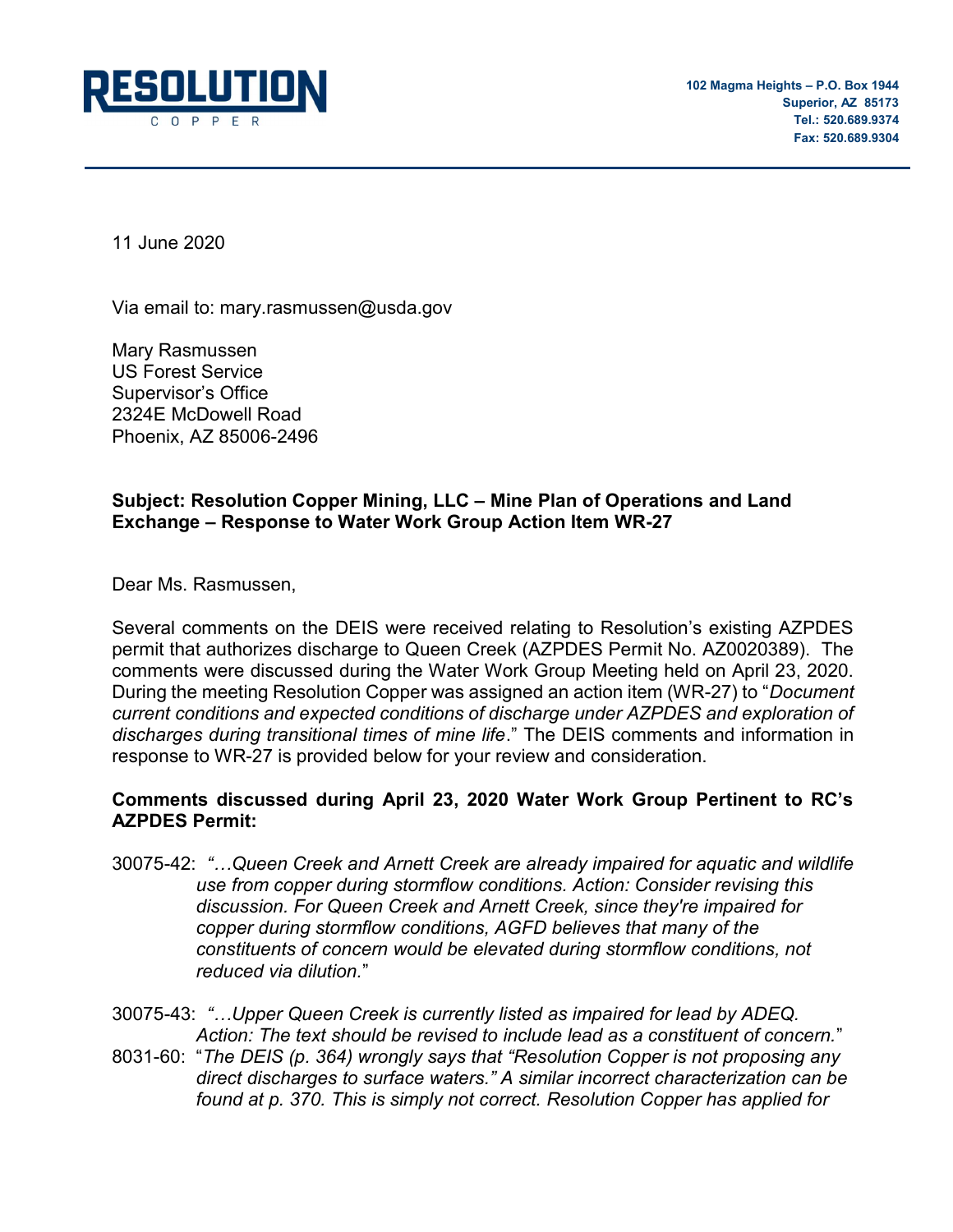and holds Arizona Pollutant Discharge Elimination System (AZPDES) Permit No. AZ0020389 issued by the Arizona Department of Environmental Quality (ADEQ). Resolution Copper has applied for this permit to discharge up to 3.6 MGD of water into Queen Creek, an impaired water body which is listed on the CWA 303(d) Impaired Waters List as required by the EPA."

The DEIS (p. 364) incorrectly states that "assimilative capacity is the ability for a perennial water to receive additional pollutants without being degraded." This is not correct. Per the Arizona Administrative Code Section R18-11-107.01(A), Tier 1 antidegradation criteria applies to: "a. A surface water listed on the 303(d) list for the pollutant that resulted in the listing, b. An effluent dependent water, c. An ephemeral water, d. An intermittent water, and e. A canal listed in Appendix B." Regarding Tier 1 antidegradation protections, R-18-11-107 states: "The level of water quality necessary to support an existing use shall be maintained and protected. No degradation of existing water quality is permitted in a surface water where the existing water quality does not meet the applicable water quality standards." As an impaired water body on the 303(d) Impaired Waters List, Queen Creek is subject to the heightened Tier 1 antidegradation criteria but this analysis is absent from the DEIS. Meaningful, full, and fair discussion should have been included in the DEIS on the potential for this project to degrade water quality."

- 30075-32: "Queen Creek Section 3.7.2, which identifies potential risks to water quality, including surface water, does not discuss or analyze the mine's permitted discharges to Queen Creek under ADEQ AZPDES Permit AZ0020389."
- 8031-61: "The DEIS fails to analyze the impacts of the project on impaired waters. Queen Creek Reach No. 15050100-014A, (headwaters to the Superior Wastewater Treatment Plant discharge), has been listed on Arizona's 303(d) list as impaired for dissolved copper since 2002. Reach No. 15050100-014B, (Superior Wastewater Treatment Plant discharge to Potts Canyon) has been listed as impaired for dissolved copper since 2004. Reach No. 15050100-014C (Potts Canyon confluence to the Whitlow Dam) has been listed as impaired for dissolved copper since 2010…The DEIS (p. 370) claims that "only two reaches with the potential to receive additional pollutants caused by the Resolution Copper Project are Queen Creek below the Superior Wastewater Treatment Plant, due to runoff or seepage from Alternatives 2, 3, and 4, and the Gila River from the San Pedro River to Mineral Creek, due to runoff or seepage from Alternative 6." This is incorrect. Resolution Copper holds AZPDES permit No. AZ0020389 to discharge dewatered mine project water into Queen Creek, and has held this permit since 2010. Although the DEIS (p. 365) acknowledges that TNF is required to identify which waters have been determined to be impaired, identify specifically where contaminants from the project could enter those waters and further pollute waters, and estimate the loading from that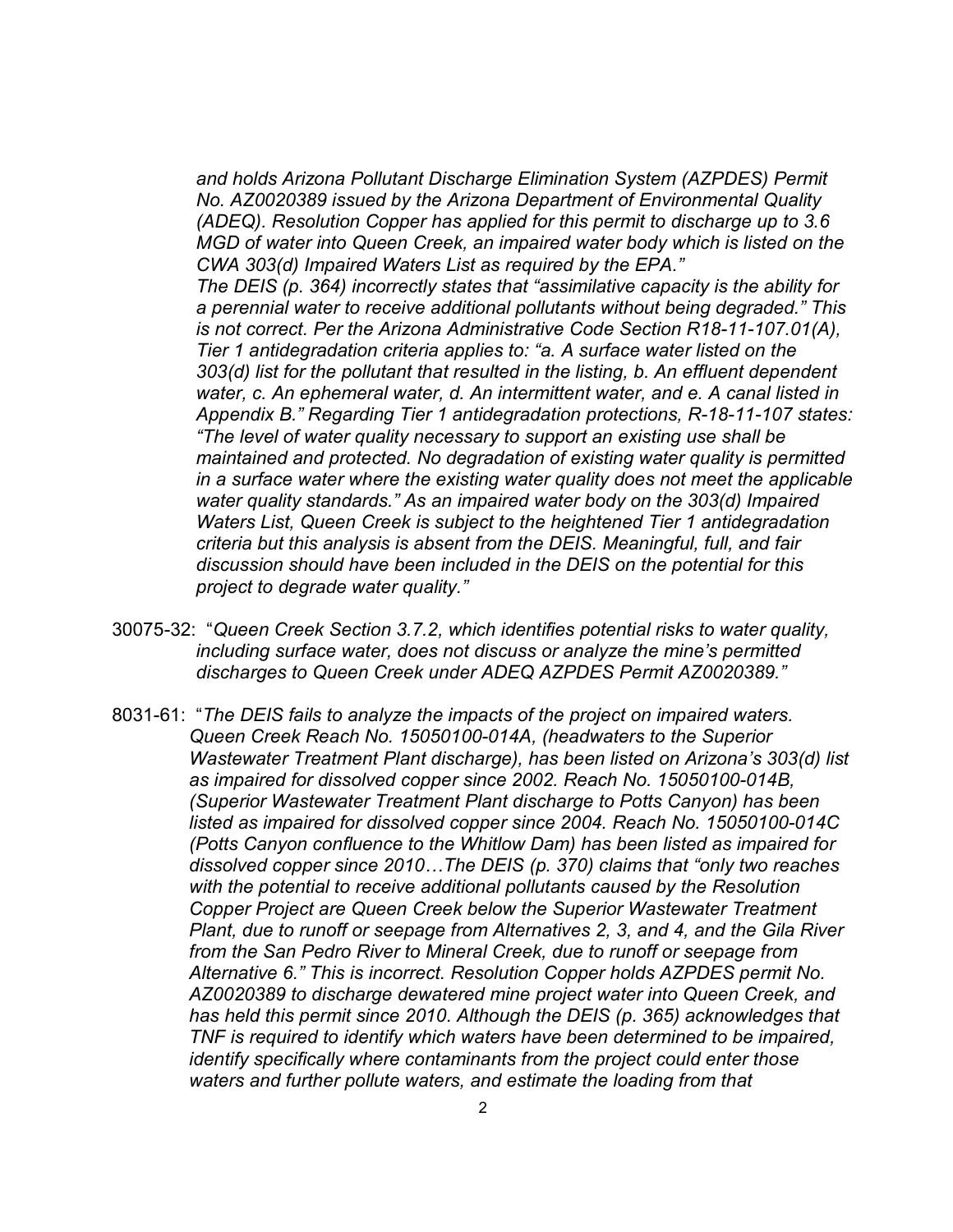impairment, this analysis was not done as required by law. Additionally, no discussion at all is provided in the DEIS about the exact location(s) where contaminants could enter those waters as seepage or runoff from these tailings alternatives, nor is there any discussion of attempts to avoid or mitigate such runoff or seepage, impacts, or the potential levels of loading into each water body resulting from each of those discharges. Instead, after simply stating that runoff "could be captured by the subsidence crater" (p. 370), discussion in the DEIS on impacts to impaired waters concludes and is never meaningfully revisited. This is entirely unacceptable and fails to comply with the requirements of NEPA at 40 C.F.R. § 1502.14 to "rigorously explore and objectively evaluate" all reasonable alternatives."

## Resolution Copper Response to WR-27:

### Background – Current AZPDES Permit

 $\overline{a}$ 

Resolution's current AZPDES permit authorizes discharges to Queen Creek through two outfalls located at the West Plant, outfalls 001 and 002. Outfall 001 is authorized for stormwater discharges, but discharges resulting from less than a 100-year, 24-hour storm event are prohibited. See AZPDES Permit, Part I.A. Technology-based and water-quality based effluent limitations are imposed in the event such a discharge occurs. See AZPDES Permit, Table I.a.

Outfall 002 is authorized for discharges from the mine water treatment plant (MWTP). The MWTP primarily treats dewatering water from the various shafts, but discharge of treated industrial water and seepage water is also authorized from outfall 002. Currently, the vast majority of the treated water from the MWTP is sent to the New Magma Irrigation and Drainage District (NMIDD) for reuse in irrigation, pursuant to the terms of a state-issued recycled water individual permit (No. R-511181). Some of the treated water also may be used on site for dust control. As with outfall 001, the permit imposes stringent technologybased and water-quality based effluent limitations on any discharge to Queen Creek through outfall 002. See AZPDES Permit, Table I.b. Discharge monitoring (including whole effluent toxicity testing, see AZPDES Permit, Part I.C) also is required under the AZPDES permit if there is a discharge.<sup>1</sup>

On August 21, 1975 the original NPDES permit issued was issued to Magma Copper Company. Several permit renewals were granted, including the BHP NPDES permit issued Nov 7, 2000. On April 29, 2005 Resolution Copper applied for a renewal of the 2000 permit, with the final revised application submitted Dec. 22, 2008. The current AZPDES permit for

 $1$  Any discharge through outfall 002 is also subject to limits and monitoring requirements under aquifer protection permit No. P-105823.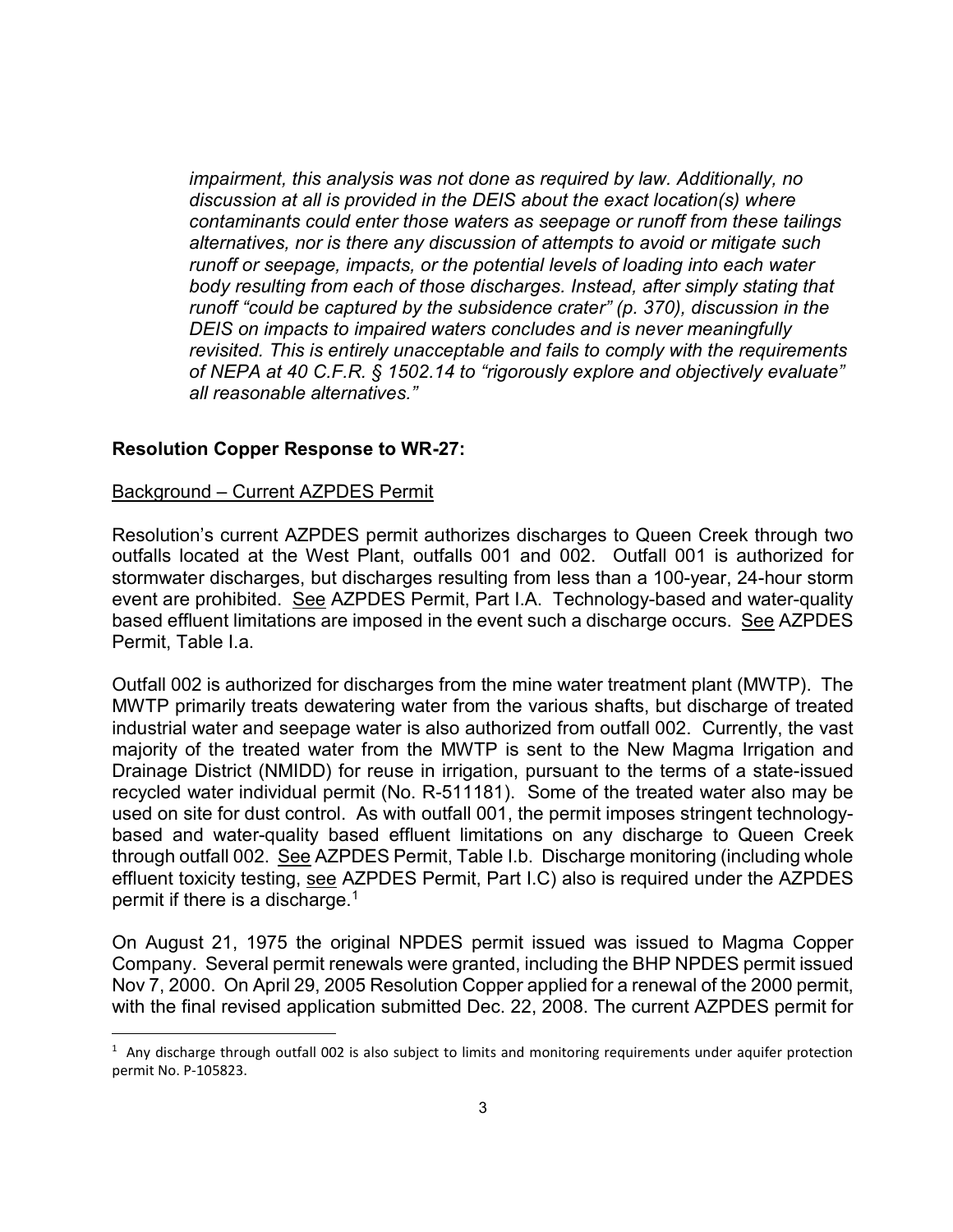Resolution Copper was issued in 2010, and was renewed in January 2017. Since becoming the operator of the site in 2004, Resolution Copper has not discharged through either outfall 001 or outfall 002. Stormwater has been retained on site, and treated water from the MWTP has been reused by NMIDD or reused on site for dust control.

#### Status of Queen Creek as Impaired Water

The AZPDES permit outfalls are located on a stretch of Queen Creek (from its headwaters to the Town of Superior wastewater treatment plant outfall) that has been listed as an impaired water by the State of Arizona, pursuant to its obligations under § 303(d) of the Clean Water Act.<sup>2</sup> The parameters for which the segment is listed as impaired are dissolved copper, total lead, and total selenium. Ultimately, the state will develop total maximum daily loads (TMDLs) for these parameters in this segment of Queen Creek, pursuant to A.R.S. § 49-234 and governing federal law. A TMDL is an estimate of the total amount of a pollutant that can be added to a water while still allowing it to meet applicable surface water quality standards. TMDLs have not yet been developed for this segment of Queen Creek, although ADEQ issued a draft TMDL for copper for comment in September 2017. $3$  The draft TMDL indicated that because they do not discharge continuously, ADEQ was planning to apply a concentration-based (not mass-based) waste load allocation on the Resolution Copper permit, which would be based on water quality standards in the receiving water. See draft TMDL, at pp. 35-37. In other words, water quality-based effluent limitations for copper, developed in exactly the same fashion as those already included in the Resolution permit (i.e., based on chronic aquatic and wildlife criteria), would be incorporated as concentration-based wasteload allocations in the eventual copper TMDL. There is no reason to think that a different approach would be required for lead and selenium TMDLs when such TMDLs are developed in the future.

The current Resolution Copper AZPDES permit includes water quality based permit limits for copper, lead and selenium, the three parameters for which the receiving segment of Queen Creek is impaired. Those limits are set at levels equal to or below (i.e., more stringent than) the most stringent applicable surface water quality standard (aquatic and wildlife warm water chronic in all three cases), based as applicable on receiving water hardness levels noted in the permit. In other words, the Resolution AZPDES permit requires any discharges (if and when they occur) to meet permit limits that are equal to or more stringent than the Queen Creek water quality standards that any final TMDL (and associated wasteload allocations) will be designed to protect.

 $\overline{a}$ 

<sup>&</sup>lt;sup>2</sup> https://static.azdeq.gov/pn/pn\_303d\_2018draft.pdf

<sup>&</sup>lt;sup>3</sup> https://static.azdeq.gov/pn/draft\_tmdl\_queen\_arnett.pdf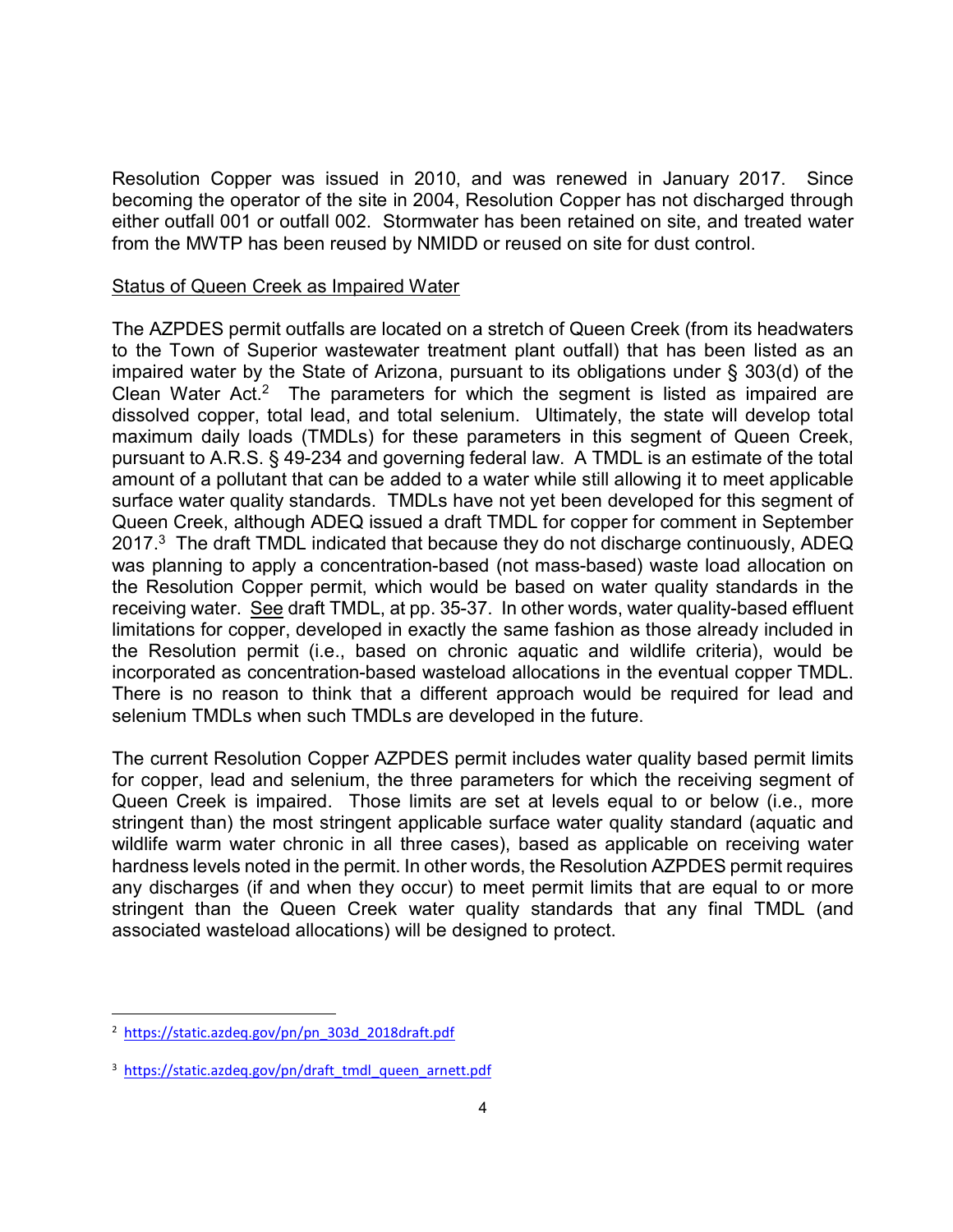## Antidegradation Requirements for Queen Creek

AZPDES permits also must comply with antidegradation requirements. As noted in the draft TMDL, Queen Creek is not a perennial water. See draft TMDL, at p. 6 ("Neither Arnett Creek, the three reaches of Queen Creek [including the segment from the headwaters to the Town wastewater treatment plant outfall] nor the two unnamed drainages being addressed in this TMDL meet ADEQ's definition of a perennial water ("a surface water that flows continuously throughout the year.") (emphasis and bracketed parenthetical added). As such, the segment of Queen Creek into which the Resolution AZPDES permit authorizes discharge is subject to Tier 1 antidegradation protection, which applies to (*inter alia*) intermittent and ephemeral waters. See A.A.C. R18-11-107.01(A)(1). Tier 1 is the baseline level of antidegradation protection; the more stringent antidegradation requirements applicable to Tier 2 waters (perennial waters that meet all standards) and Tier 3 waters (outstanding Arizona waters listed in rule) do not apply to Queen Creek. See A.A.C. R18- 11-107.01(B)-(C).

For Tier 1 waters like Queen Creek, antidegradation requirements for point source discharges are satisfied if an AZPDES permit includes water-quality based effluent limitations designed to achieve compliance with applicable surface water quality standards, and also includes any technology-based permit limitations. See A.A.C. R18-11- 107.01(A)(3). The Resolution AZPDES permit includes both technology-based and water quality-based effluent limitations, and therefore satisfies this Tier 1 antidegradation requirement.

### Future Plans and Effect on Likelihood of Discharge

Currently, Resolution is generating more treated water at the MWTP than it can reuse, which is why that water is being provided to NMIDD for agricultural irrigation. As the mine moves into construction and throughout production, Resolution will need to consume all the water generated from the underground workings, and will in fact need additional water to be pumped from the Desert Wellfield, as discussed in the DEIS. Resolution will maintain the AZPDES permit in the event of a need to discharge in unanticipated conditions (e.g., interim shutdown) or for future mitigation related to subsidence.

At some point after mining of ore commences, the ground surface above the deposit will begin to subside (approximately year 6 post initiation of ore production). The subsidence crater would increase progressively over the life of the operation and some stormwater that would otherwise flow to Queen Creek would be intercepted (Attachment 1 provides an analysis by JE Fuller showing reduction in flow to Queen Creek over 10 year subsidence increments for the Skunk Camp Alternative). As a mitigation measure, Resolution plans to capture water in an interceptor well or wells, and place it into Queen Creek before it reaches the underground workings. The water placed into Queen Creek will increase in ten-year increments coinciding with subsidence progression. This is presumed to require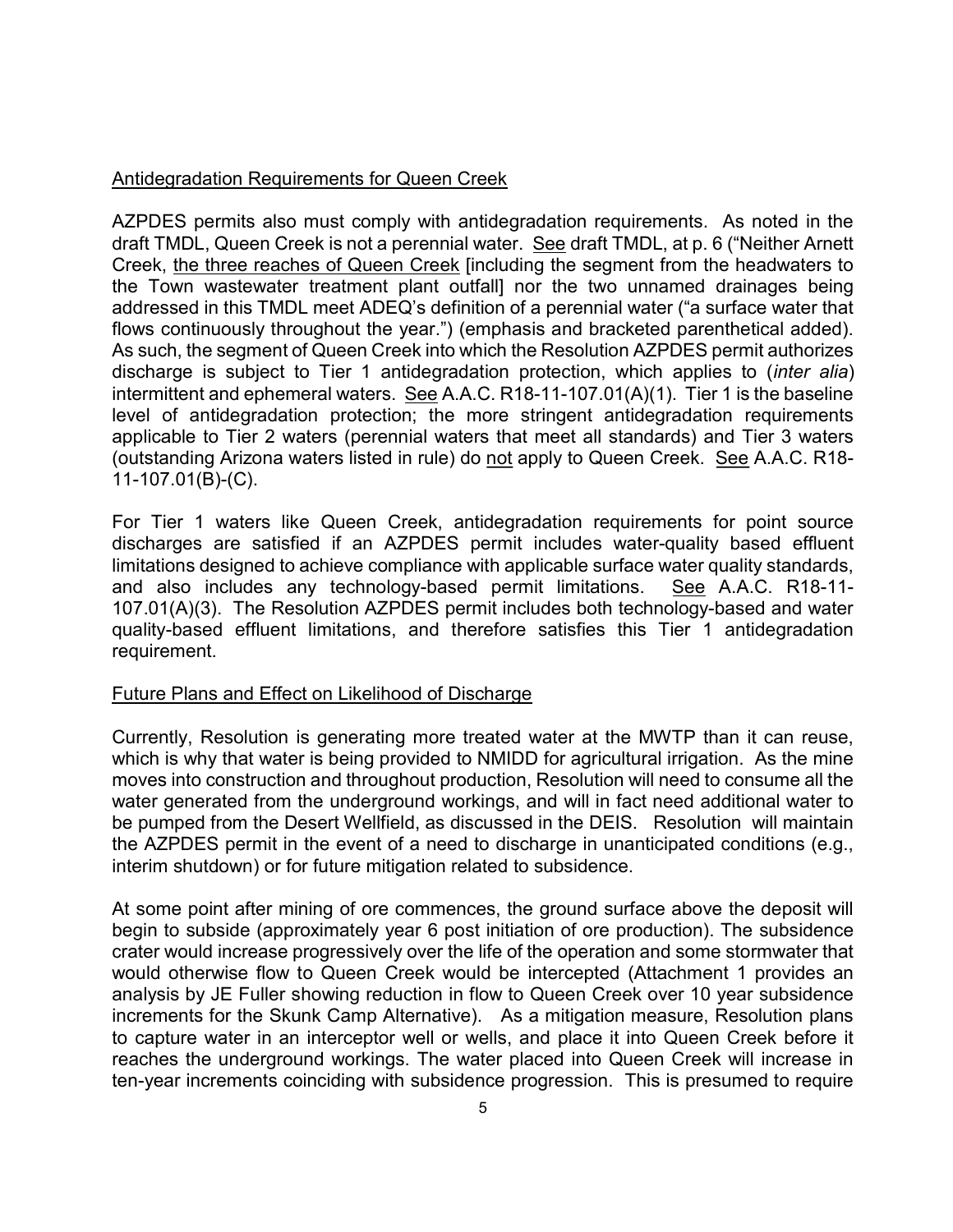a new AZPDES permit based on the need for a new outfall at a new discharge location (i.e., Queen Creek above the Magma Bridge). The water placed into Queen Creek will have to meet water quality-based effluent limits based on surface water quality standards applicable at the time or permit issuance. Antidegradation requirements also will need to be satisfied before the permit is issued.

During the post closure period and until such time when evaporation exceeds collected seepage from the Tailing Storage Facility (approximately 80 years post closure), Resolution Copper will need to actively manage seepage collected from the toe of the TSF embankment. During this post closure period, water treatment and an associated AZPDES permit may be required to allow discharge of stormwater and collected seepage into the Dripping Springs Wash. Assuming current legal requirements still apply at that time, then this discharge will have to meet water-quality based effluent limits based on applicable surface water quality standards at the time of permit issuance. Antidegradation requirements also will need to be satisfied before the permit is issued. It should be acknowledged, however, that different and/or additional legal requirements may apply by the time the facility enters post-closure.

#### Appropriate NEPA Consideration of Current AZPDES Permit

The current AZPDES permit at West Plant is not tied to the specific action being approved by the Forest Service. The AZPDES permit is a state permit issued to Resolution Copper in 2010 (with the original permit having been issued to a prior site owner going in 1975), before any request was submitted to the Forest Service for a mine plan of operations. No Forest Service approval was required before the discharges were lawfully authorized by ADEQ, and the existence of the current AZPDES permit is already included in the No Action alternative as part of the baseline condition. Resolution Copper has not discharged under from either approved outfall and, as explained above, any discharge is unlikely. If anything, as noted above, Forest Service approval that allows mining to commence will most likely reduce the potential for discharge during construction and active operations, given the mine's need for water to facilitate construction and production. Any analysis of the current AZPDES permit included in the final EIS should acknowledge this factor.

By contrast, the discharge to Queen Creek of water intercepted before it can enter the subsidence area, as well as the discharge of stormwater and seepage from the tailings storage facility to Dripping Springs Wash in very large storm events at the end of mine life, would be a result of the Forest Service approval, and thus should be qualitatively evaluated in the EIS given how far subsidence and closure are in the future.